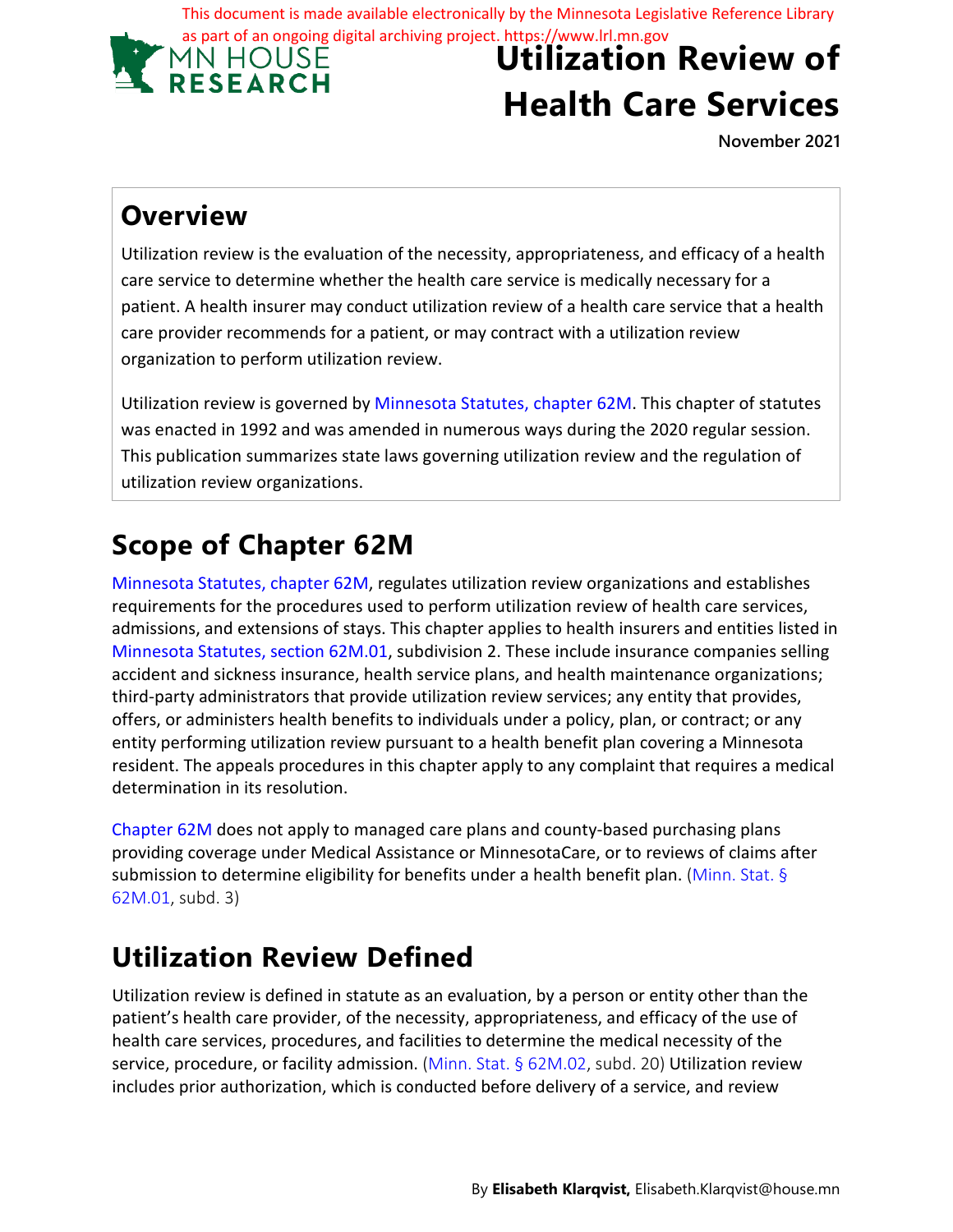conducted after a patient is admitted to a facility. When conducting utilization review, a utilization review organization may issue an authorization or an adverse determination.

- An *authorization* means the utilization review organization determines that the admission, extension of stay, or health care service satisfies the health plan's utilization review requirements and the health plan company will pay for the covered benefit provided other policy requirements are met. ([Minn. Stat. § 62M.02](https://www.revisor.mn.gov/statutes/2021/cite/62M.02), subd. 5)
- An *adverse determination* means the utilization review organization makes a decision relating to an admission, extension of stay, or health care service that is partially or wholly adverse to the enrollee, including a decision to deny an admission, extension of stay, or health care service because it is not medically necessary. [\(Minn. Stat. §](https://www.revisor.mn.gov/statutes/2021/cite/62M.02) 62M.02, subd. 1a)

### **Regulation of Utilization Review Organizations**

A utilization review organization is defined as: an entity that conducts utilization review and makes authorizations or adverse determinations regarding an admission, extension of stay, or other health care service for a Minnesota resident; any entity that administers health benefits to individuals under a policy, plan, or contract; or any entity performing utilization review that conducts utilization review on behalf of a business entity in the state. ([Minn. Stat., § 62M.02](https://www.revisor.mn.gov/statutes/2021/cite/62M.02), subd. 21) In order to perform utilization review in this state, an organization must either:

- be licensed by the commissioner of health or commissioner of commerce, as applicable, as an insurance company licensed to sell accident and sickness insurance policies, a health service plan corporation, a health maintenance organization, a community integrated service network, an accountable provider network, or a fraternal benefit society; or
- **•** register with the commissioner of commerce as a utilization review organization. A registration is valid for two years.

#### ([Minn. Stat. § 62M.03](https://www.revisor.mn.gov/statutes/2021/cite/62M.03))

A utilization review organization must comply with [chapter 62M](https://www.revisor.mn.gov/statutes/2021/cite/62M) and with [section 72A.201,](https://www.revisor.mn.gov/statutes/2021/cite/72A.201) subdivisions 8 and 8a, which list grounds for denials of claims that constitute unfair settlement practices and establish qualifications for reviewers of chemical dependency claims. A utilization review organization that fails to comply with [chapter 62M](https://www.revisor.mn.gov/statutes/2021/cite/62M) is prohibited from conducting utilization review for any Minnesota resident. The commissioner of commerce may issue a cease and desist order to enforce this provision. Additionally, the commissioner of commerce may use administrative remedies established in section [72A.201](https://www.revisor.mn.gov/statutes/2021/cite/72A.201) against a nonlicensed utilization review organization that fails to comply with [chapter 62M.](https://www.revisor.mn.gov/statutes/2021/cite/62M)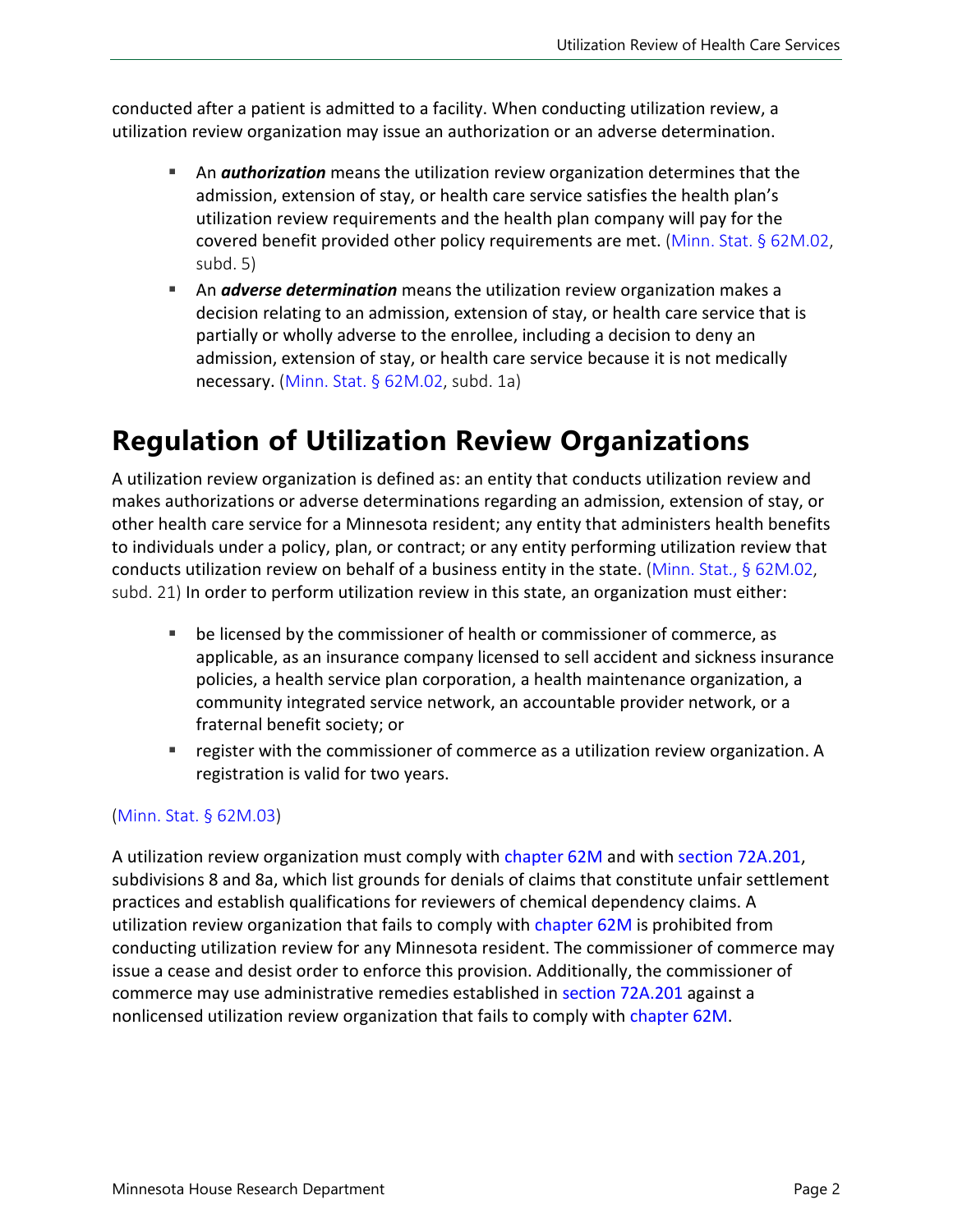### **Prior Authorization**

Utilization review that is conducted before delivery of a health care service is referred to as prior authorization. ([Minn. Stat. § 62M.02](https://www.revisor.mn.gov/statutes/2021/cite/62M.02), subd. 15) In order to allow providers to submit requests for prior authorization in a timely way, utilization review organizations must allow providers to submit most types of these requests by telephone, facsimile, voice mail, or through an electronic mechanism 24 hours a day, seven days a week. A utilization review organization that conducts prior authorization must have written standards governing prior authorization, including procedures to determine whether care is medically necessary and a system to promptly notify enrollees and providers of determinations and of the availability of appeals, appeal procedures, and procedures to ensure confidentiality of patient-specific information. ([Minn. Stat. § 62M.07](https://www.revisor.mn.gov/statutes/2021/cite/62M.07), subd. 1)

#### **Limits on Use of Prior Authorization**

Prior authorization is prohibited in certain circumstances. First, utilization review organizations, health plan companies, and claims administrators cannot conduct or require prior authorization for an emergency service<sup>[1](#page-2-0)</sup> or emergency confinement. Second, utilization review organizations, health plan companies, and claims administrators are prohibited from revoking, limiting, or conditioning prior authorization for an admission, extension of stay, or health care service once the prior authorization has been issued, unless the original authorization was issued based on fraud or misinformation or the authorization conflicts with law. [\(Minn. Stat. § 62M.07](https://www.revisor.mn.gov/statutes/2021/cite/62M.07), subds. 2, 3)

#### **Continuity of Care**

Specific requirements exist to provide continuity of care for enrollees receiving health services that are subject to prior authorization, if changes in circumstances affect the ability of enrollees to continue to have those services authorized. If an enrollee obtains coverage from a new health plan company that uses a different utilization review organization from the enrollee's previous health plan company, the new health plan company must comply with a prior authorization granted by the previous health plan company for at least the first 60 days of coverage. During this period, the new health plan company may conduct its own utilization review of the service, with the determination from this utilization review taking effect after the 60-day period ends. Additionally, if a utilization review organization changes coverage terms for a health care service or changes the clinical criteria used to conduct prior authorization, that change does not apply to enrollees for whom prior authorization was granted using the

<span id="page-2-0"></span><sup>&</sup>lt;sup>1</sup> [Minnesota Statutes,](https://www.revisor.mn.gov/statutes/2021/cite/62Q.55) section 62Q.55, subdivision 3, provides that emergency services means, with respect to an emergency medical condition: (1) as required under the federal Emergency Medical Treatment and Labor Act (EMTALA), a medical screening examination in a hospital emergency department to evaluate the emergency medical condition; (2) any further medical examination and treatment within the capabilities of the hospital, as required under EMTALA; and (3) immediate response services for a person experiencing a psychiatric crisis, mental health crisis, or emergency.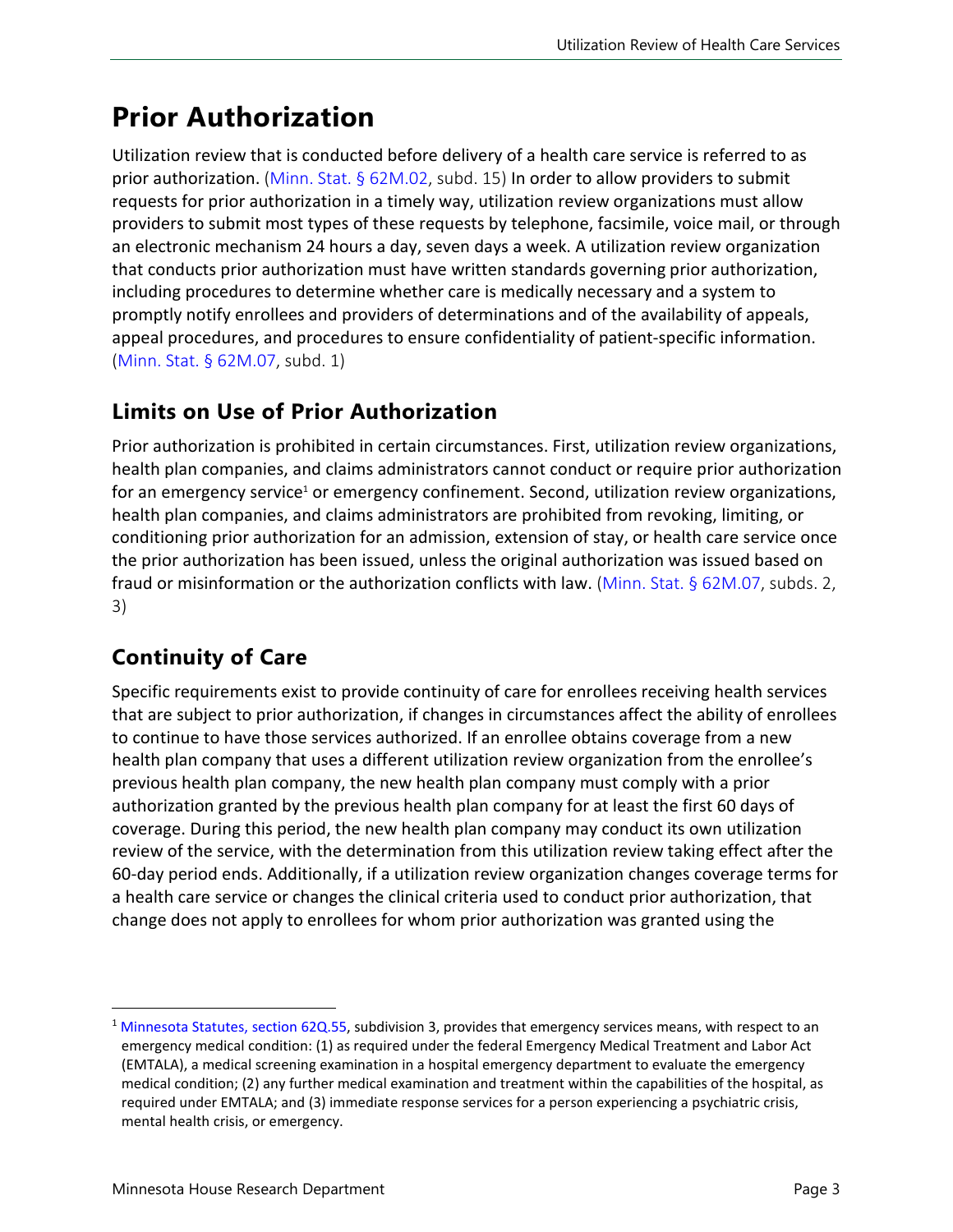previous terms or criteria until the next plan year. Certain exceptions apply to this provision. ([Minn. Stat. § 62M.17\)](https://www.revisor.mn.gov/statutes/2021/cite/62M.17)

#### **Notice of New or Modified Requirement**

Utilization review organizations must provide notice before implementing a new prior authorization requirement or modifying an existing requirement. The new or modified prior authorization requirement must be submitted to all health plan companies for which the organization performs utilization review, and these health plan companies must post the change on their web sites. In addition, at least 45 days before a new or modified prior authorization requirement is implemented, notice must be provided to all Minnesota-based, in-network health care providers subject to the new or modified requirement. [\(Minn. Stat. §](https://www.revisor.mn.gov/statutes/2021/cite/62M.10) [62M.10,](https://www.revisor.mn.gov/statutes/2021/cite/62M.10) subd. 8)

#### **Annual Posting**

Health plan companies are required to annually post on their public websites, certain data regarding prior authorizations. This data includes the number of prior authorization requests that were authorized, the number for which an adverse determination was issued, the number that were submitted electronically, and the reasons for adverse determinations. [\(Minn. Stat. §](https://www.revisor.mn.gov/statutes/2021/cite/62M.18) [62M.18\)](https://www.revisor.mn.gov/statutes/2021/cite/62M.18)

### **Utilization Review Process**

Utilization review must be conducted according to the process required in [chapter](https://www.revisor.mn.gov/statutes/2021/cite/62M) 62M, including using written utilization review procedures and clinical criteria and complying with limits on the information used to conduct utilization review, the processes for standard review and expedited review, and the process for appeals. The following chart illustrates the utilization review process.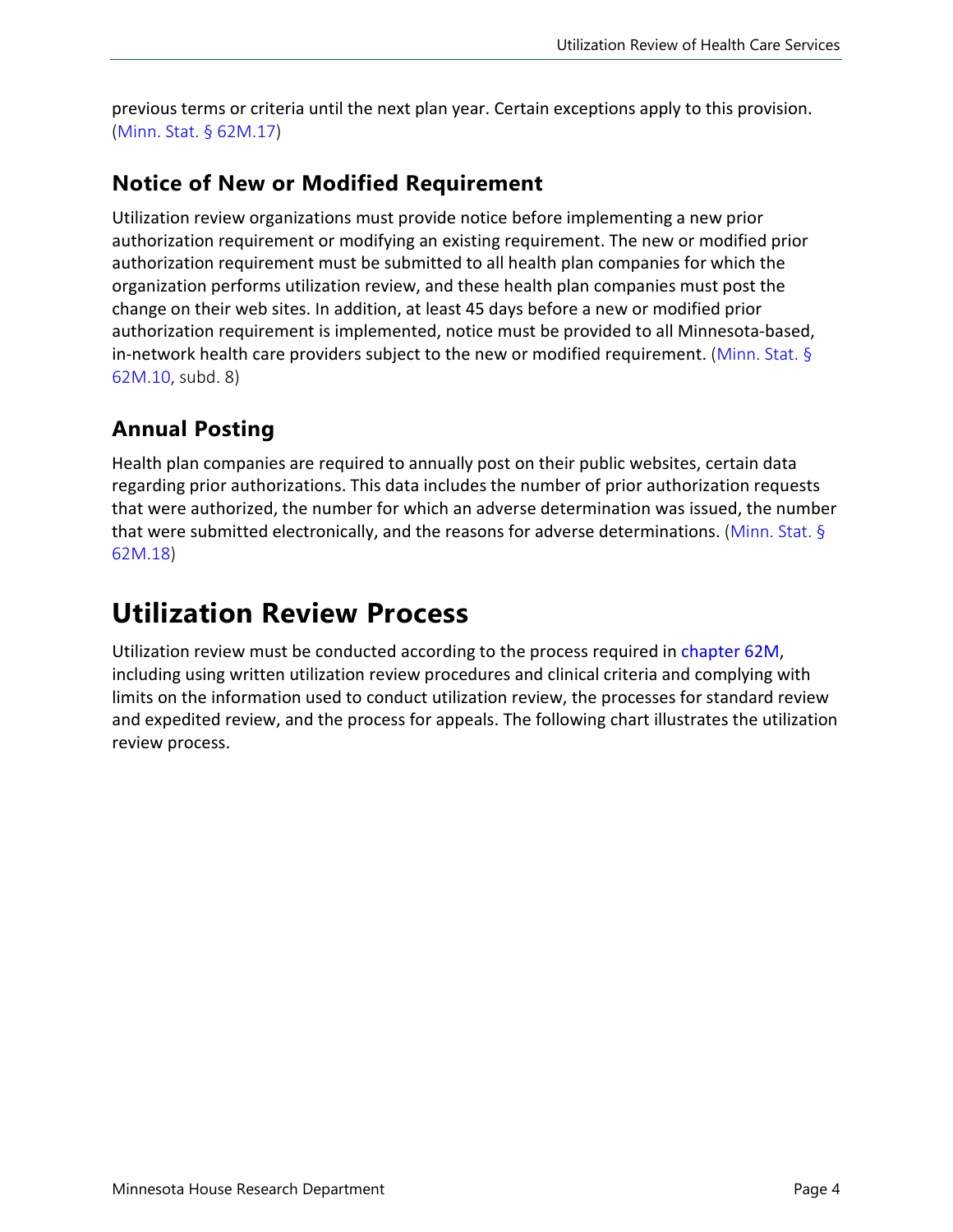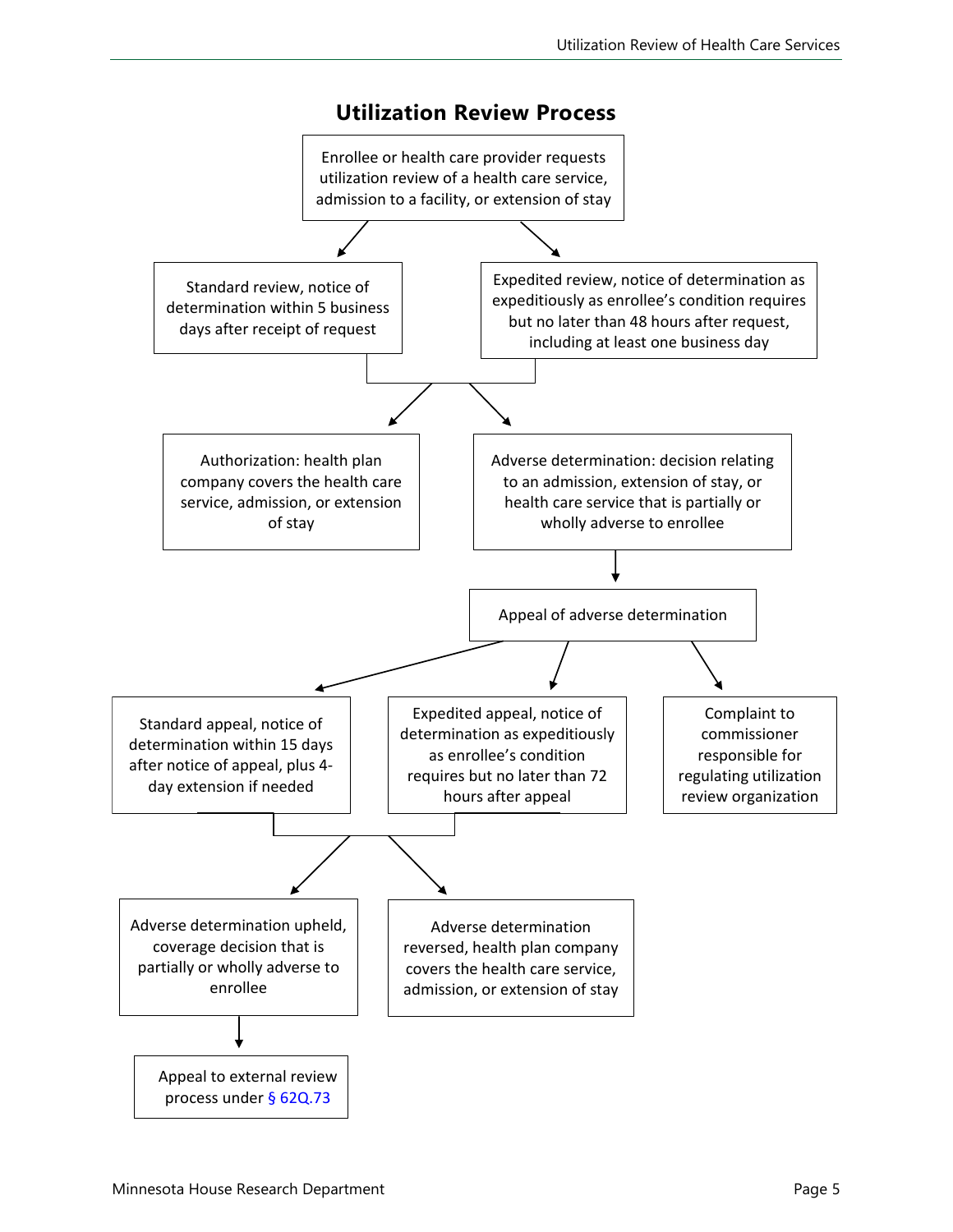#### **Notice of Process, Requirements, and Criteria**

Requirements exist in statute to inform enrollees of the process for obtaining utilization review and the criteria used by a utilization review organization to make an authorization or adverse determination. If a health benefit plan includes utilization review requirements, the health plan company must have a process by which utilization review is conducted and must provide enrollees with a clear, concise description of the utilization review process in the enrollee's policy, contract, or certificate of coverage. [\(Minn. Stat. § 62M.04](https://www.revisor.mn.gov/statutes/2021/cite/62M.04), subd. 1)

A utilization review organization's prior authorization requirements and restrictions, including clinical criteria used to make an authorization or adverse determination, must be posted on the public websites of the health plan companies that use the utilization review organization. For utilization review determinations other than prior authorization, a utilization review organization must, upon request, provide the criteria used to perform utilization review and the database, treatment guideline, or other basis for the criteria to an enrollee, provider, or the commissioner of commerce. ([Minn. Stat. § 62M.10,](https://www.revisor.mn.gov/statutes/2021/cite/62M.10) subd. 7)

#### **Written Procedures and Clinical Criteria**

Utilization review organizations are required to have written procedures for conducting reviews according to law, for providing notice of authorizations and adverse determinations, to address a provider's or enrollee's failure to provide the information needed to make a determination, and for appeals. Additionally, written clinical criteria must be used, as needed, to determine whether a request should be authorized. Actively practicing physicians must be involved in the development of clinical criteria and review procedures, and the clinical criteria must be evaluated and updated at least annually. Written documentation of a quality assessment program must also be maintained. Finally, utilization review organizations must have written procedures to ensure patient-specific information obtained during utilization review is kept confidential, used only for the purposes authorized in law, and shared only with individuals and organizations authorized to receive the information. ([Minn. Stat. §§ 62M.05](https://www.revisor.mn.gov/statutes/2021/cite/62M.05), subds. 1, 3, 4; [62M.06,](https://www.revisor.mn.gov/statutes/2021/cite/62M.06) subd. 1; [62M.09](https://www.revisor.mn.gov/statutes/2021/cite/62M.09), subds. 5, 8; [62M.08,](https://www.revisor.mn.gov/statutes/2021/cite/62M.08) subd. 1)

#### **Access to Staff; Review Procedures**

A utilization review organization must provide access to its review staff by telephone during normal business hours and must have procedures for receiving calls after hours. Utilization review and hospital communications must be conducted during normal business hours unless otherwise agreed to. On-site reviews must be scheduled at least one business day in advance when possible. When performing on-site reviews, utilization review organization staff must carry certain identification and, if requested, must review medical records in designated areas. [\(Minn. Stat. § 62M.10](https://www.revisor.mn.gov/statutes/2021/cite/62M.10), subds. 1-4)

#### **Information Used to Conduct Utilization Review**

In general, a utilization review organization may collect only the information needed to authorize an admission, procedure, or length of stay. [Section 62M.04](https://www.revisor.mn.gov/statutes/2021/cite/62M.04), subdivision 3, lists the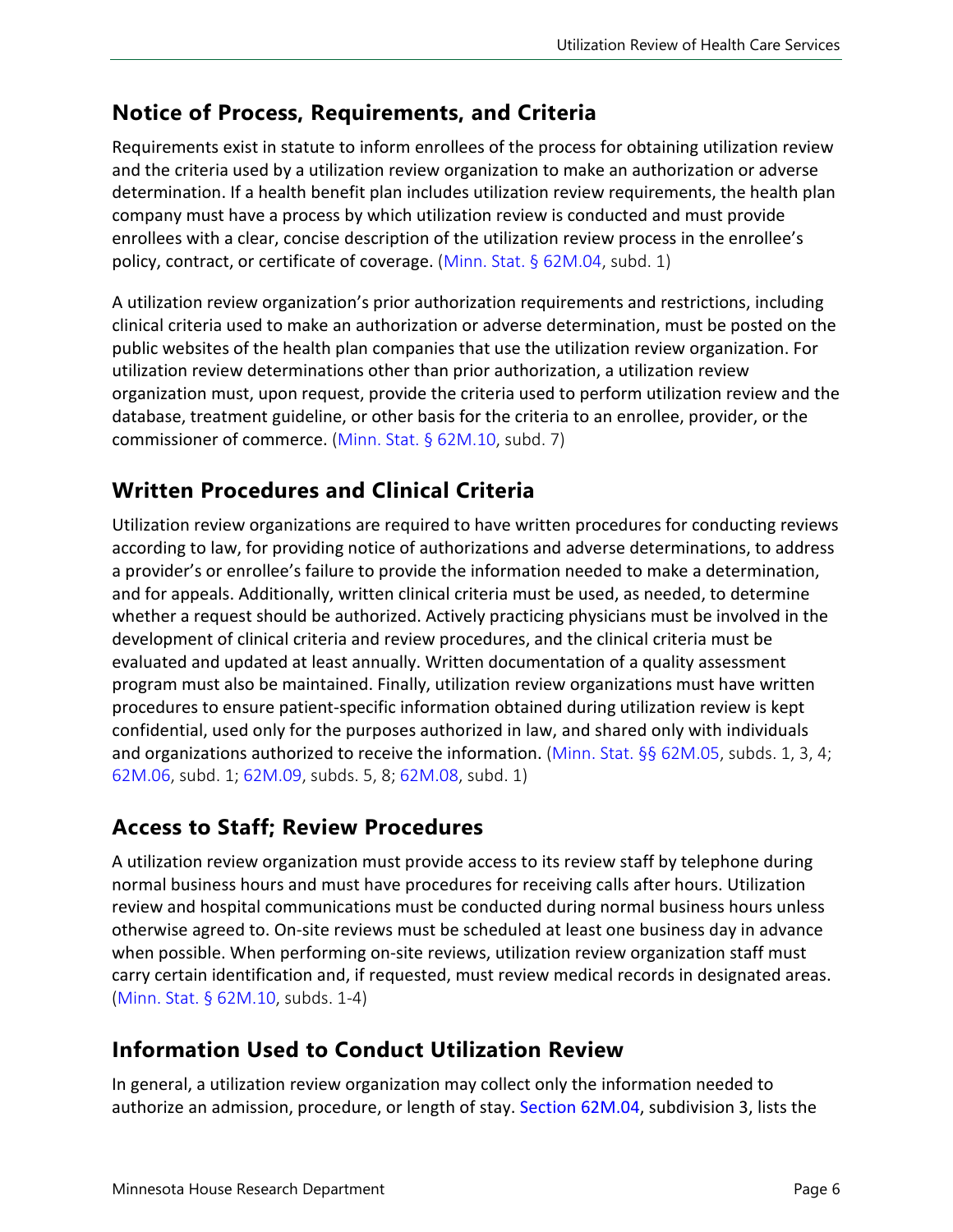data a utilization review organization may collect from a health care provider to perform utilization review, and the organization may request additional information when there is a significant disagreement between the organization and the provider regarding the outcome of the review or appeal.

A utilization review organization cannot routinely request copies of medical records for all patients subject to review but instead must adhere to the following:

- For prospective and concurrent review conducted before or during a patient's inpatient stay, a utilization review organization should request copies of the pertinent portions of a patient's medical record only if there are difficulties authorizing the admission or extension of stay. This provision limits the medical records a utilization review organization may request to those needed to authorize the admission or extension of stay, and which records are necessary depends on the health condition and the treatment or service requested by the health care provider.
- A utilization review organization may retrospectively request copies of patient medical records for purposes such as auditing the services provided, quality assurance review, ensuring compliance with the health plan or provider contract, and compliance with utilization review.

([Minn. Stat. § 62M.04,](https://www.revisor.mn.gov/statutes/2021/cite/62M.04) subds. 2-4)

#### **Standard Review; Expedited Review**

There are two utilization review processes: expedited review and standard review. The type of review used determines the timeline within which the utilization review organization must provide notice of its determination to the affected enrollee, health care provider, and hospital or clinic.

A utilization review organization must use *expedited review* if the enrollee's health care provider believes an expedited determination is needed. Following expedited review, notification of a determination must be provided to the hospital, health care provider, and enrollee as expeditiously as the enrollee's medical condition requires but no later than 48 hours after the request. This 48-hour period must include at least one business day. ([Minn. Stat. §](https://www.revisor.mn.gov/statutes/2021/cite/62M.05) 62M.05, subd. 3b)

If *standard review* is used, notification of a determination must be provided to the hospital or physician office, health care provider, and enrollee within five business days after receipt of the request, as long as the utilization review organization has been provided with all information reasonably needed to make the determination. For authorizations, a utilization review organization must promptly communicate notice by telephone to the provider. Written notification of the authorization must also be sent to the provider, communicated by facsimile or e-mail, or maintained with an audit trail of the telephone notification. If an adverse determination is made, notice must be provided by telephone, facsimile, or e-mail to the enrollee, health care provider, and hospital or physician office, with written notice also provided if the notice was provided by telephone. A written notification of an adverse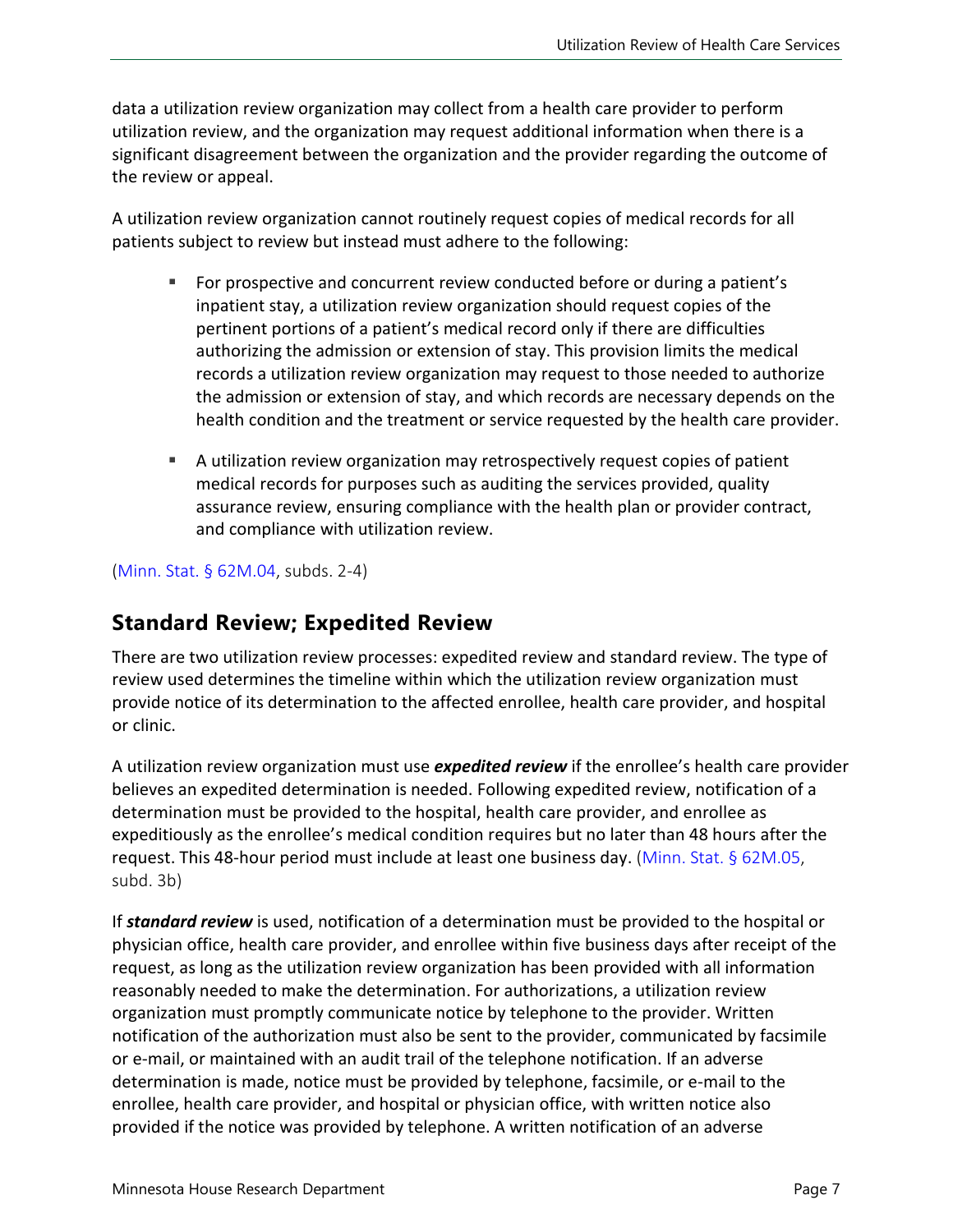determination must include all of the reasons relied on to make the adverse determination and the process for initiating an appeal. ([Minn. Stat. § 62M.05](https://www.revisor.mn.gov/statutes/2021/cite/62M.05), subd. 3a)

### **Appeals**

If a utilization review organization issues an adverse determination, an enrollee or health care provider may appeal that determination. Utilization review organizations must establish procedures for appeals, and these procedures may specify a time period within which an appeal must be filed. As with determinations, there are two types of appeals in [chapter 62M:](https://www.revisor.mn.gov/statutes/2021/cite/62M) expedited appeals and standard appeals. The type of appeal pursued determines the time frame within which a decision on the appeal must be issued. In addition to these appeal processes, an enrollee may also file a complaint with the commissioner responsible for regulating the utilization review organization.

An *expedited appeal* is available when an adverse determination is made before a health care service is provided or during an ongoing service, and when the health care provider believes an expedited appeal is necessary. An expedited appeal may be made by telephone, and notice of a decision on the expedited appeal must be provided to the enrollee and health care provider as expeditiously as the enrollee's medical condition requires but no later than 72 hours after the utilization review organization receives the appeal. ([Minn. Stat. § 62M.06,](https://www.revisor.mn.gov/statutes/2021/cite/62M.06) subd. 2)

For a *standard appeal*, the utilization review organization must notify the enrollee, health care provider, and claims administrator in writing of its decision on the appeal within 15 days after receiving the notice of appeal. A utilization review organization may take up to four additional days to issue its decision if it cannot issue the decision within the 15-day time period due to circumstances outside its control. If the utilization review organization takes any days beyond the 15-day time period to issue its decision, it must inform the enrollee, health care provider, and claims administrator in advance of the extension and the reasons for the extension. [\(Minn.](https://www.revisor.mn.gov/statutes/2021/cite/62M.06) [Stat. § 62M.06,](https://www.revisor.mn.gov/statutes/2021/cite/62M.06) subd. 3) If an adverse determination is upheld, certain information must be provided to the health care provider or enrollee, including the right to appeal the determination using an external review process under [section 62Q.73.](https://www.revisor.mn.gov/statutes/2021/cite/62Q.73) External review is performed by a private entity under contract with the state.

A patient is also authorized to file a complaint regarding an adverse determination directly to the commissioner responsible for regulating the utilization review organization that issued the adverse determination. (Minn. Stat.  $\S$  62M.11) The applicable commissioner reviews the complaint to determine whether the utilization review organization's determination complied with applicable laws and with the terms of the enrollee's health plan. Following an investigation, department staff may refer the complaint for enforcement action such as a monetary penalty or a corrective action plan.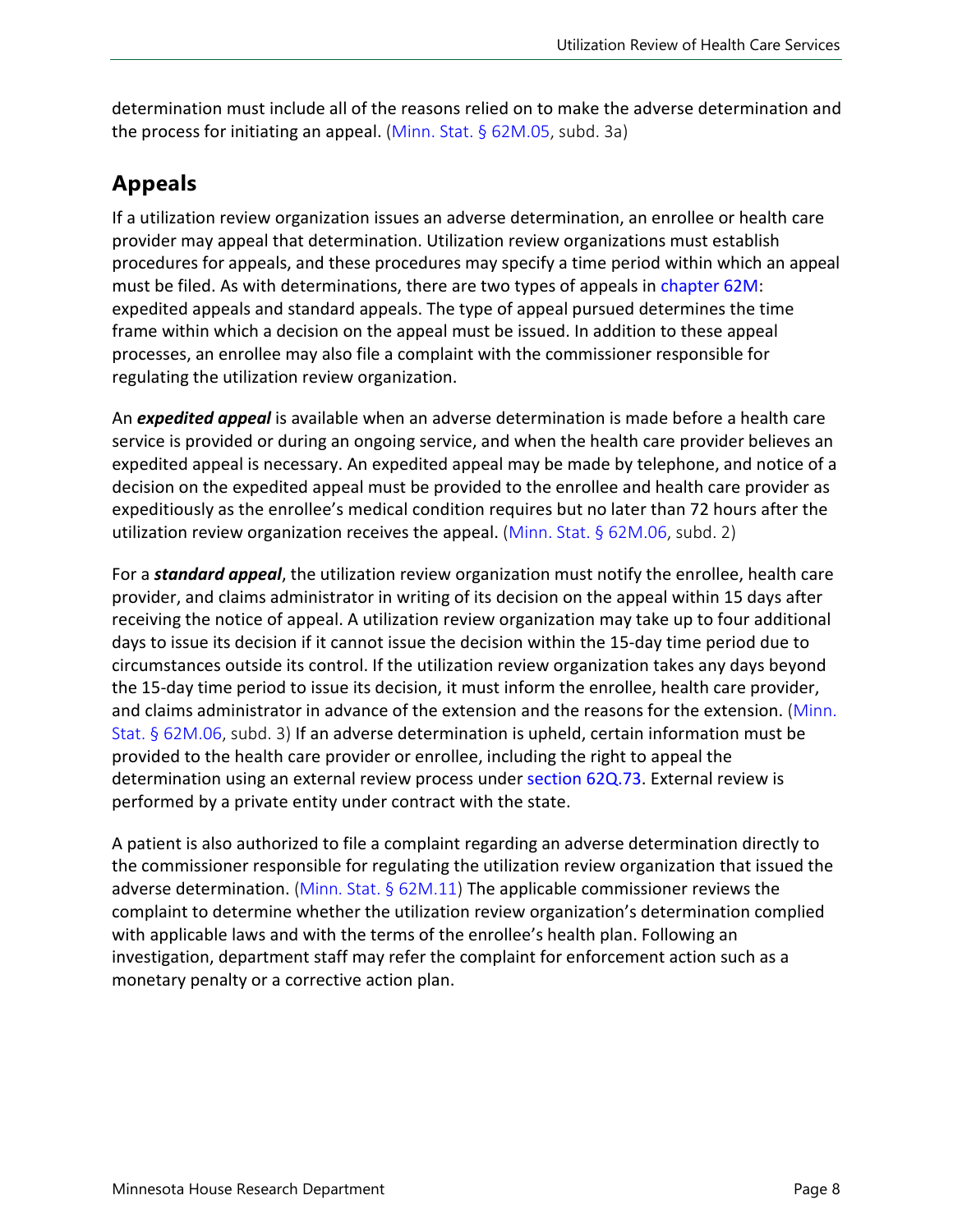| <b>Type of Review or</b><br>Appeal | <b>Applicable Statute</b> | Time Frame for Notice of Determination                                                                                                                                  |
|------------------------------------|---------------------------|-------------------------------------------------------------------------------------------------------------------------------------------------------------------------|
| Expedited review                   | $$62M.05$ , subd. 3b      | As expeditiously as enrollee's medical condition<br>requires but no later than 48 hours after request;<br>this 48-hour period must include at least one<br>business day |
| Standard review                    | § 62M.05, subd. 3a        | Within five business days after receipt of request                                                                                                                      |
| Expedited appeal                   | § 62M.06, subd. 2         | As expeditiously as enrollee's medical condition<br>requires but no later than 72 hours after receiving<br>appeal                                                       |
| Standard appeal                    | $§$ 62M.06, subd. 3       | Within 15 days after receiving notice of appeal,<br>with up to four additional days if needed                                                                           |

The following table specifies timelines within which a notice of determination must be provided following utilization review and appeals of adverse determinations.

### **Other Provisions**

[Chapter 62M](https://www.revisor.mn.gov/statutes/2021/cite/62M) also contains provisions governing the qualifications of utilization review organization staff conducting utilization reviews and prohibiting financial incentives for individuals conducting utilization reviews.

#### **Staff Qualifications**

Health care providers conducting reviews of medical services as part of the utilization review process must be licensed or certified in the United States. A utilization review organization must have certain health care providers make certain utilization review decisions. Physicians, pharmacists, dentists, and chiropractors must review cases or appeals relating to their areas of professional expertise. Specific requirements also exist for the personnel authorized to review adverse determinations for outpatient mental health or substance abuse services. ([Minn. Stat. §](https://www.revisor.mn.gov/statutes/2021/cite/62M.09) [62M.09](https://www.revisor.mn.gov/statutes/2021/cite/62M.09), subds. 1-4a, 6)

#### **Inappropriate Incentives Prohibited**

Individuals performing utilization review cannot receive financial incentives based on the number of adverse determinations they make. However, utilization review organizations may establish performance standards that are medically appropriate. [\(Minn. Stat. § 62M.12\)](https://www.revisor.mn.gov/statutes/2021/cite/62M.12)